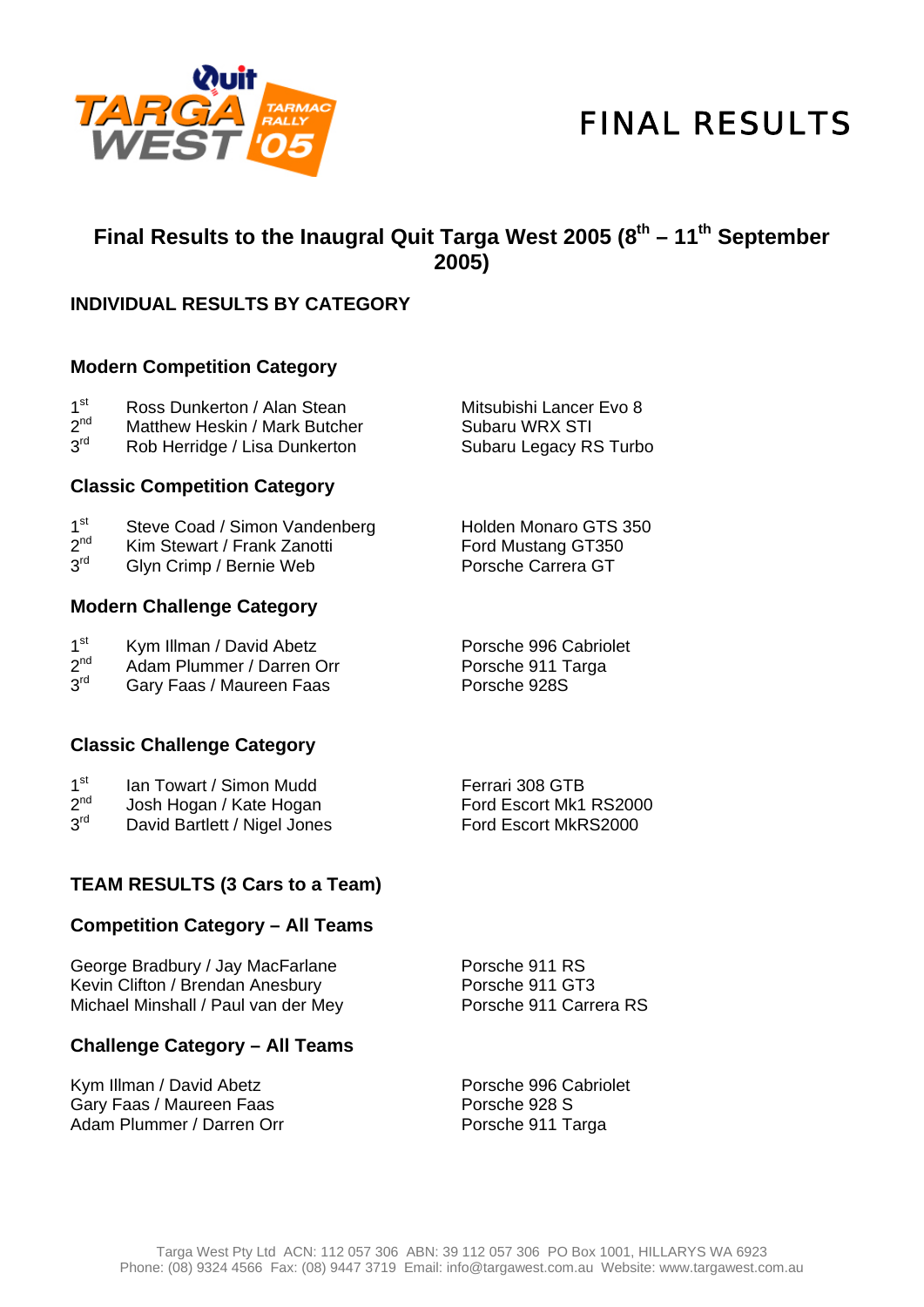

#### **Quit Targa West '05 - Competition All Competitors Final Stage By Stage Results Competition**

| Pos | Car | Driver /<br>Co-Driver                    | Grp<br>Cis        | Vehicle                               | <b>SS0</b> | <b>SS02</b>     | <b>SS03</b> | <b>SS04</b> | <b>SS05</b> | S <sub>SO</sub> | SS <sub>07</sub> | <b>SS08</b> | SS <sub>09</sub> | <b>SS10</b> | <b>SS11</b> | <b>SS12</b> | <b>SS13</b> | <b>SS14</b> | <b>SS15</b> | SS16   | <b>SS17</b> | <b>SS18</b> | <b>SS19</b> | <b>SS20</b> | <b>SS21</b> | <b>SS22</b> | <b>SS23</b> | <b>SS24</b> | <b>SS25</b> | <b>SS26</b> | <b>SS27</b> | <b>SS28</b> | <b>SS29</b> | <b>SS30</b> | SS <sub>3</sub> | Penaltie | Total<br>Tim | Cis<br>Pos | Di<br>Leade | Pre <sup>t</sup> |
|-----|-----|------------------------------------------|-------------------|---------------------------------------|------------|-----------------|-------------|-------------|-------------|-----------------|------------------|-------------|------------------|-------------|-------------|-------------|-------------|-------------|-------------|--------|-------------|-------------|-------------|-------------|-------------|-------------|-------------|-------------|-------------|-------------|-------------|-------------|-------------|-------------|-----------------|----------|--------------|------------|-------------|------------------|
|     | 59  | Ross DUNKERTON<br>lan STEAN              |                   | M1C2 Mitsubishi Lancer<br>Fynlution 8 | 3:35.0     | 34.0            | 3:09.0      | 3:05.0      | 4:100       | 4:06.0          | 3:36.0           | 3:37.0      | 2:18.0           | 2:45.0      | 4:17.0      | 2:23.0      | 1:53.0      | 1:51.       | 3:31.0      | 3:29.0 | 2:25.0      | 4:19.0      | 2:00.0      | 2:31.0      | 3:32.       | 6:12.0      | 2:16.0      | 2:45.0      | 9:54.0      | 1:54.0      | 3:28.0      | 4.180       | 2:36.       | 2:32.0      | 3:29.           |          | 1:42:30.0    |            |             |                  |
|     | 57  | Matthew HESKIN<br>ark BUTCHER            |                   | M2C2 Subaru Impreza WRX Sti           | 3:57.      | 34.0            | 3:16.0      | 3:09.       | 4:28.0      | 4:20.0          | 3:29.            | 3:28.0      | 2:20.1           | 2:48.0      | 4:19.0      | 2:25.0      | 1:58        | 1:54.       | 3:27.0      | 3:30.0 | 2:26.0      | 4:28.0      | 2:05.       | 2:34.       | 3:31.       | 6:12.0      | 2:18.0      | 2:42.1      | 9:47.0      | 1:53.       | 3:21.       | 4:19.0      | 2:34.       | 2:32.0      | 3:45.0          |          | 1:43:49.0    |            | 1:19.0      |                  |
|     | 58  | obert HERRIDGE<br><b>a DUNKERTON</b>     |                   | M4B2 Subaru Legacy RS Turbo           | 3:37       | 33.0            | 3:160       | 3:12.1      | 4:20.0      | 4:16.0          | 3:33             | 3:31.0      | 2:17             | 2:49.0      | 4:18.0      | 2:26.0      | 1:55.       | 1:53.       | 3:33.0      | 3:29.0 | 2:34.       | 4:33.0      | 2:01.       | 2:36.       | 3:34.0      | 6:12.0      | 2:17        | 2:44.       | 9:59.0      | 1:53.0      | 3:26        | 4:26.0      | 2:36.       | 2:32.       | 3:30.0          |          | 1:43:51.     |            | 1:21.0      |                  |
| 4   | 26  | Kevin CLIFTON<br>rendan ANDEBURY         |                   | M1C3 Porsche GT3                      | 3:22.0     | 34.0            | 3:25.0      | 3:22.0      | 4:50.0      | 4:30.0          | 3:24.0           | 3:23.0      | 2:15.0           | 2:46.0      | 4:26.0      | 2:27.0      | 2:04.0      | 1:56.       | 3:37.0      | 3:31.0 | 2:20.0      | 4:29.0      | 2:03.0      | 2:38.0      | 3:36.0      | 6:12.0      | 2:16.0      | 2:43.       | 9:56.0      | 1:54.0      | 3:33.0      | 4:29.0      | 2:36.       | 2:37.0      | 3:29.0          |          | 1:44:43.0    |            | 2:13.0      |                  |
|     | 46  | Steve COAD<br>imon VANDENBERO            | C34H              | Holden Monaro GTS 350                 | 3:28.      | 34.0            | 3:17.0      | 3:14.       | 4:25.0      | 4:22.0          | 3:41.            | 3:30.0      | 2:17.            | 2:52.0      | 4:17.0      | 2:20.0      | 1:57.0      | 2:00.       | 3:36.0      | 3:32.0 | 2:19.0      | 4:31.0      | 2:09.0      | 2:44.0      | 3:39.0      | 6:12.0      | 2:18.0      | 2:49.0      | 9:56.0      | 1:58.0      | 3:33.1      | 4:22.0      | 2:57.       | 2:30.0      | 4:15.0          |          | 1:45:34.0    |            | 3:04.0      |                  |
| 6   |     | 43 Tolley CHALLIS<br><b>Grea ELOOD</b>   |                   | M4C2 Mitsubishi Lancer<br>Evolution 7 | $3:37$ .   | 36.0            | 3:23.0      | 3:13        | 4:29.0      | 4:17.0          | 3:34.            | 3:34.0      | 2:24.0           | 2:54.0      | 4:27.0      | 2:29.0      | 1:58.0      | 1:57.       | 3:31.0      | 3:30.0 | 2:28.0      | 4:34.0      | 2:04.0      | 2:37.0      | 3:39.0      | 6:12.0      | 2:18.0      | 2:49.       | 10:14.0     | 1:58.0      | 3:48.       | 4:36.0      | 2:36.       | 2:34.0      | 3:39.0          |          | 1:45:59.0    |            | 3:29.0      | 25.              |
|     | 53  | 3en KILLERBY<br>im VAD.IA                | M1B2              | <b>BMW M3R</b>                        | 3:47.      | 34.0            | 3:22.0      | 3:19.0      | 4:29.0      | 4:28.0          | 3:37             | 3:40.0      | 2:23.0           | 2:57.       | 4:35.0      | 2:30.0      | 2:02.0      | 2:00.       | 3:46.0      | 3:42.0 | 2:33.0      | 4:36.0      | 2:09.0      | 2:50.       | 3:48.0      | 6:12.0      | 2:25.0      | 2:54.0      | 10:21.      | 2:01.0      | 3:40.0      | 4:39.0      | 2:45.       | 2:44.0      | 3:47.0          |          | 1:48:35.0    |            | 6:05.0      | 2:36.0           |
|     | 31  | <b>Graeme SHAW</b><br>non WINTER         | M1C2              | Mitsubishi Lancer<br>Evolution 6.5    | 3:38.      | 35.0            | 3:22.0      | 3:19.       | 4:40.0      | 4:28.0          | 3:37             | 3:39.0      | 2:23.0           | 3:07        | 4:51.0      | 2:32.0      | 2:09.0      | 2:07.       | 3:47.0      | 3:43.0 | 2:30.0      | 4:54.0      | 2:12.0      | 2:45.       | 3:47.       | 6:12.0      | 2:22.0      | 2:53.0      | 10:53.0     | 2:01.0      | 3:40.0      | 4:42.0      | 2:39.       | 2:36.0      | 3:41.           |          | 1:49:44.0    |            | 7:14.0      |                  |
|     | 12  | Adrian DI LALLO<br>avin WAIN             | M3R4              | Mazda RX7                             | 3:41       | 38 O            | 3:39.0      | - 3:23.     | 5:00.       | 4:35.0          | -3:39.           | 3:36.0      | 2:26.            | - 2:55.     | 4:32.0      | 2:27.       | 2:03.0      | 2:00        | 3:49.0      | 3:47.  | -2:21       | 4:43.0      | 2:09.1      | 2.40        | 4:51        | 6:12.0      | 2:20.0      | 2:54.       | 10:27.1     | 2:04.0      | $-3:41$     | 4:37.       | 2:43.       | 2:43.       | 3:49.           |          | 1:50:24.     |            | 7.54        |                  |
| 10  | 41  | Jim WALLACE<br><b>DAVIS</b>              |                   | M2A1 BMW M3 EVO                       | 3:41.0     | 37.0            | 3:44.0      | 3:26.0      | 4:49.0      | 4:39.0          | 3:46.            | 3:41.0      | 2:25.0           | 3:01.0      | 4:38.0      | 2:34.0      | 2:23.0      | 2:03.       | 3:56.0      | 3:46.0 | 2:35.0      | 4:48.0      | 2:13.0      | 2:46.0      | 3:54.0      | 6:12.0      | 2:23.0      | 2:53.0      | 10:46.0     | 2:05.0      | 3:44.0      | 4:44.0      | 2:45.       | 2:41.0      | 3:46.0          |          | 1:51:24.0    |            | 8:54.0      |                  |
| 11  | 35  | Paul BUDGEON<br>cev RI IDGEON            | M1C2              | Mitsubishi Lancer<br>Evolution 5      | 3:32.1     | 38.0            | 3:29.0      | 3:19.       | 4:47.0      | 4:33.0          | 3:36             | 3:34.0      | $2:27$ .         | 3:05.0      | 4:41.0      | 2:36.0      | 2:08.0      | 2:06.       | 3:43.0      | 3:43.0 | 2:33.       | 4:57.0      | 2:16.0      | 2:48.       | 3:44.0      | 6:12.0      | 2:24.0      | 3:02.       | 10:57.0     | 2:05.0      | 3:42.1      | 4:49.0      | 4:00.       | 3:03        | 3:58.0          |          | 1:52:27.     |            | 9:57.0      |                  |
| 12  | 52  | Michael MINSHALL<br>aul VAN DER MEY      |                   | M1B3 Porsche 911 Carrera RS           | 3:29.1     | 36.0            | 3:35.0      | 3:32        | 4:49.0      | 4:40.0          | 3:48             | 3:36.0      | 2:33.0           | 3:12.1      | 4:41.       | 2:33.0      | 2:02.1      | 1:59.       | 3:43.0      | 3:39.0 | 2:32.       | 4:53.0      | 2:16.0      | 2:58.       | 4:01        | 7:14.0      | 2:36.0      | 3:13        | 11:09.      | 2:01.0      | 3:42        | 4:44.0      | 2:46.       | 2:42.       | 3:47            |          | 1:53:01.     |            | 10:31.      |                  |
| 13  | 83  | Mike MILLER<br>Jke MARSLAND              |                   | M3A4 Holden Commodore VH              | 3:30.      | 36.0            | 3:49.0      | 3:34.0      | 5:01.0      | 4:51.0          | 3:33.            | 3:31.0      | 2:32.1           | 3:15.0      | 4:51.0      | 2:36.0      | 2:17.0      | 2:13.       | 3:56.0      | 3:45.0 | 2:28.0      | 4:50.0      | 2:21.0      | 3:11.       | 4:03.0      | 6:45.0      | 2:29.0      | 3:05.0      | 10:58.0     | 2:05.0      | 3:43.       | 4:41.0      | 2:46.       | 2:43.0      | 3:52.0          |          | 1:53:50.     |            | 11:20.0     |                  |
| 14  | 65  | Kim STFWART<br>rank ZANOTT               |                   | C33F Ford Mustang GT350               | 3:42.1     | 36.0            | 3:38.0      | 3:34.0      | 5:11.0      | 5:01            | 3:47.            | 3:47.0      | 2:38.0           | 3:13.0      | 4:53.0      | 2:44.0      | 2:16.0      | 2:10.       | 4:00.0      | 3:51.  | 2:40.0      | 4:59.0      | 2:25.0      | 2:56.0      | 3:59.0      | 7:00.0      | 2:36.0      | 3:06.0      | 11:09.0     | 2:06.0      | 3:47        | 5:13.0      | 3:00.       | 2:54.0      | 3:59.0          |          | 1:56:50.0    |            | 14:20.0     | 3:00.            |
| 15  | 20  | 'eter RANDELI<br>shlev PRICE             | M3C1              | Honda S2000                           | 3:45.      | 36 <sub>c</sub> | 3:39.0      | 3:39.       | 5:03.       | 5:00.           | 3:45             | 3:42.0      | 2:37.            | 3:14.1      | 4:55.       | 2:43        | 2:13.       | 2:11        | 4:03.0      | 3:50.  | 2:40        | 5:01.0      | 2:17        | 2:57        | 4:06.0      | 6:55.       | 2:33.0      | 3:07        | 11:27.      | 2:12.0      | 3:55        | 4:59.0      | 3:06.       | 2:57        | 3:59.           |          | 1:57:36.     |            | 15:06.      |                  |
| 16  | 50  | <b>Siyn CRIMP</b><br>mie WFBR            | C26D              | Porsche 924 Carrera GT                | 3:49.      | 38.0            | 3:43.0      | 3:42.1      | 5:00.0      | 5:01            | 3:51             | 3:47.0      | 2:40.0           | 3:18.0      | 5:13.0      | 2:54.0      | 2:23.0      | 2:20.       | 4:11.0      | 4:03.0 | 2:54.       | 5:30.0      | 2:24.0      | 3:06        | 4:11.       | 7:13.0      | 2:43.0      | 3:15.1      | 11:59.0     | 2:16.0      | 3:59        | 5:20.0      | 3:11        | 3:16.       | 4:10.           |          | 2:02:00      |            | 19:30.0     |                  |
| 17  | 16  | <b>Rex GROWDEN</b><br>rank PELUSEY       |                   | C24H Ford Falcon GTHO                 | 3:49.      | 34.0            | 3:47.0      | 3:40.0      | 5:17.0      | 5:11.0          | 3:54.0           | 3:54.0      | 2:38.0           | 3:29.0      | 5:10.0      | 2:52.0      | 2:19.0      | 2:16.       | 4:15.0      | 4:03.0 | 2:46.0      | 5:23.0      | 2:22.0      | 3:00.0      | 4:25.0      | 7:19.0      | 2:37.0      | 3:13.1      | 12:22.0     | 2:17.0      | 4:08.0      | 5:17.0      | 2:58.       | 2:54.0      | 4:01.0          |          | 2:02:10.     |            | 19:40.0     |                  |
| 18  | 55  | Joseph CAUDO<br>eith CAI I INAN          |                   | C26G Holden Torana A9X                | 3:50.0     | 36.0            | 3:44.0      | 3:36.       | 5:13.0      | 5:05.0          | 3:47.            | 3:46.0      | 2:34.0           | 3:22.0      | 5:00.0      | 2:42.0      | 2:12.0      | 2:09.       | 4:46.0      | 4:51.0 | 3:33.0      | 5:14.0      | 2:25.0      | 2:59.0      | 4:14.0      | 6:54.0      | 2:37.0      | 3:18.       | 11:33.0     | 2:12.0      | 3:59.       | 5:14.0      | 2:57.       | 2:52.0      | 4:05.0          | 1:00.0   | 2:02:19.0    |            | 19:49.0     |                  |
| 19  | 61  | eter GRAHAM<br>strick DICK               | C22F              | Jaguar MK2                            | 3:47       | 38.0            | 3:54.0      | 3:42.       | 5:25.0      | 5:13.0          | 3:55.            | 3:53.0      | 2:40.1           | 3:25.0      | 5:09.0      | 2:48.0      | 2:19.0      | 2:15.       | 4:15.0      | 4:03.0 | 2:49.0      | 5:22.0      | 2:52.0      | 3:13.       | 4:23.0      | 7:17.0      | 2:45.0      | 3:25.1      | 12:14.0     | 2:20.0      | 4:11        | 5:22.0      | 3:11        | 3:13        | 4:25.           |          | 2:04:23.     |            | 21:53.0     | 2:04.            |
| 20  | 70  | Anthony LIST<br>rad MCDONALD             |                   | C24A Ford Escort Mexico MK1           | 3:58.      | 40.0            | 3:42.0      | 3:37.       | 4:59.0      | 5:00.0          | 3:59.            | 3:59.0      | 2:49.0           | 3:24.0      | 5:25.0      | 2:59.0      | 2:25.0      | 2:20.       | 4:12.0      | 4:04.0 | 3:03.       | 5:42.0      | 2:32.0      | 3:14.       | 4:18.0      | 7:22.0      | 2:48.0      | 3:23.0      | 12:45.0     | 2:20.0      | 4:05.       | 5:28.0      | 3:07.       | 3:00.       | 4:24.0          |          | 2:05:03.     |            | 22:33.0     |                  |
| 21  | 67  | Ted JORDAN<br>avid WARD                  |                   | C33D Porsche 356 SC                   | 3:48.0     | 38.0            | 3:55.0      | 3:47.       | 5:26.0      | 5:14.0          | 3:52.0           | 3:52.0      | 2:39.            | 3:29.0      | 5:32.0      | 2:58.0      | 2:24.0      | 2:13.       | 4:20.0      | 4:10.0 | 2:50.0      | 5:27.0      | 2:28.0      | 3:04.0      | 4:59.0      | 7:40.0      | 2:36.0      | 3:14.1      | 12:26.0     | 2:18.0      | 4:19.0      | 5:19.0      | 3:08.       | 3:00.0      | 4:17.           |          | 2:05:22.     |            | 22:52.0     |                  |
| 22  | 23  | George BRADBURY<br>v MACFARLAN           | C34F              | Porsche 911 RS                        | 3:50       | 38.0            | 4:22.0      | 4:14.       | 5:500       | 5:28.0          | 3:51.            | 3:45.0      | 2:43.0           | 3:37.0      | 5:35.0      | 3:01.0      | 2.280       | 2:22.       | 4:30.0      | 4:21.0 | 2:53.0      | 5:50.0      | 2:50.0      | $-3:31.1$   | 4:49.0      | 8:07.0      | 2:40.0      | 3:29.0      | 12:27.0     | 2:19.0      | 4.17        | 5:26.0      | 3:11        | 3:06.       | 4:21.           |          | 2:09:51.0    |            | 27:21.0     | 4:29.            |
| 23  |     | Abraham TUCKET<br>Oni FFAVER             | M2C2              | Mitsubishi Lancer<br>Funlution 8      | 3:43.0     | 33.0            | 3:14.0      | 3:05.       | 4:05.0      | 4:05.0          | 3:28             | 3:30.0      | 2:16.1           | 2:45.0      | 4:11.0      | 2:18.0      | 1:50.       | 1:49.       | 3:40.0      | 3:38.0 | 2:19.0      | 4:17.0      | 1:55.0      | 2:29.       | 3:29.0      | 6:12.0      | 2:13.0      | 2:46.1      | 26:06.0     | 1:53.0      | 3:19        | 4:13.0      | 2:30.       | 2:28.0      | 3:26.0          |          | 1:57:45.0    |            | 15:15.0     |                  |
| 24  | 33  | Nick RAHIMATULLA<br>arn/ FEHL RERG       | C <sub>25</sub> B | Alfa Romeo GTV                        | 3:49.      | 38.0            | 3:41.0      | 3:34        | 5:08.0      | 5:09.0          | 3:52.            | 3:51.0      | 2:40.0           | 3:20.1      | 5:18.0      | 2:55.0      | 2:21.1      | 2:19.       | 4:33.0      | 4:07   | 4:03.0      | 7:33.0      | 3:22.0      | 4:01.0      | 5:29.       | 9:24.0      | 2:38.0      | 3:16.       | 12:05.0     | 2:16.0      | 4:02.       | 5:15.0      | 3:01.       | 2:56.       | 4:06.0          |          | 2:10:42.0    |            | 28:12.0     |                  |
| 25  | 15  | <b>Bob CHAPLIN</b><br><b>CHAPLIN</b>     |                   | M1C1 Lotus Elise                      | 3:39.      | 35.0            | 3:39.0      | 3:27        | 5:03.       | 4:51            | 3:32             | 3:31.       | 2:32.            | 3:06.       | 4:51.       | 2:39.0      | 2:11        | 2:04.       | 4:25.0      | 4:23.  | 3:10.       | 5:33.0      | 2:51.       | 3:41.       | 6:17        | 7:38.0      | 2:33.0      | 3:02.       | 10:56.      | 2:08.0      | 3:47        | 4:49.0      | 2:47        | 2:42        | 3:52.           |          | 2:00:14.     |            | 17:44.0     | 2:29.            |
| 26  | 38  | hilip HOOPER<br>avid HOOPER              |                   | C24B Ford Escort BDA                  | 3:56.0     | 37.0            | 3:42.0      | 3:38.0      | 5:29.0      | 5:58.0          | 4:46.0           | 3:52.0      | 3:21.0           | 4:57.0      | 6:05.0      | 3:31.0      | 2:58.0      | 2:52.       | 5:16.0      | 5:21.  | 4:03.0      | 7:33.0      | 3:22.0      | 4:01.       | 4:09.       | 6:55.       | 2:37.0      | 3:18.0      | 13:15.0     | 2:50.0      | 4:49.0      | 5:58.0      | 3:41        | 3:46.       | 4:03.0          | 30.0     | 2:21:09.0    |            | 38:39.0     | 10:27.           |
|     |     | <b>Slenn RIDGE</b><br><b>Inh EDWARDS</b> |                   | M1B3 Mazda RX7-SP                     |            |                 |             |             |             |                 |                  |             | 2:23.1           | 3:01.0      | 4:33.0      | 2:29.0      | 3:04.0      | 1:59.       | 3:51.0      | 3:38.0 | 2:27.0      | 4:50.0      | 2:16.0      | 2:55.0      | 3:59.0      | 6:50.0      | 2:28.0      | 3:03.       | 10:48.0     | 2:05.0      | 3:51.       | 4:41.0      | 2:48.       | 2:45.0      | 3:58.           |          |              |            |             |                  |
|     |     | James ALLEN<br>cott AI I FN              |                   | M1A1 Alfa Romeo Alfetta GTV           |            |                 |             |             |             |                 |                  |             |                  |             |             |             |             |             |             |        |             |             |             |             |             |             | 3:33.0      | 4:24.       | 15:36.0     | 3:00.0      | 5:06.       | 6:13.0      | 3:26.       | 3:20.       | 4:45.           |          |              |            |             |                  |
|     | 25  | Kai HELLER<br>asha RADOV                 |                   | C36B Renault R5 Turbo 1               | 3:48.0     | 39.0            | 3:46.0      | 3:35.0      | 5:16.0      | 5:11.0          | 3:44.0           | 3:44.0      | 2:32.0           | 3:08.0      | 5:00.0      | 2:38.0      | 2:03.0      | 2:00.       | 3:44.0      | 3:52.0 | 4:03.0      | 7:33.0      | 3:22.0      | 4:01.0      | 5:29.0      | 9:24.0      | 2:35.0      | 4:00.0      | 13:15.0     | 1:57.0      | 3:47.       |             |             |             |                 | 50(      |              |            |             |                  |
|     | 30  | Tim HARLAND<br>tephen FOX                |                   | C34B MG B Roadstar                    | 3:43.      | 36.0            | 3:28.0      | 3:24.0      | 4:50.0      | 4:37.0          | 3:42.0           | 3:41.0      | 2:33.0           | 3:00.0      | 4:49.0      | 2:42.0      | 2:14.0      | 2:08.       | 3:50.0      | 3:44.0 | 2:40.0      | 4:54.0      | 2:24.0      | 2:51.0      | 3:52.0      | 6:47.0      | 2:32.0      | 2:59.0      | 11:01.0     | 2:07.0      | 3:45.0      | 4:50.0      | 2:50.       | 2:48.0      |                 |          |              |            |             |                  |
|     |     | 36 Jeff BEABLE<br>Nerida BEABL           |                   | M2C3 Nissan GTR N1 R34                | 3:28.0     | 31.0            | 3:11.0      | 3:08.       |             |                 |                  |             |                  |             |             |             |             |             |             |        |             |             |             |             |             |             |             |             |             |             |             |             |             |             |                 |          |              |            |             |                  |
|     | 37  | Kim LEDGER<br>ulia FOWLER                | M2C2              | Subaru Impreza WRX S                  | 3:35.0     | 34.0            | 3:39.0      | 3:36.       | 5:09.0      | 4:58.0          | 3:36.            | 3:35.0      | 2:25.0           | 3:12.1      | 4:54.0      | 2:39.0      | 2:12.0      | 2:06.       | 3:52.0      | 3:53.0 | 2:34.0      | 5:03.0      | 2:16.0      | 2:51.       | 3:54.0      | 6:12.0      | 2:23.0      | 3:02.       |             |             |             |             |             |             |                 |          |              |            |             |                  |
|     | 40  | Paul SUMMERS<br>fichael ARNOLD           | M1C3              | Porsche 996 GT3 MK2                   | 3:28.0     | 32.0            | 3:23.0      | 3:20.       | 4:45.0      | 4:38.0          | 3:30.            | 3:30.0      | 2:22.1           | 3:01.0      | 4:40.0      | 2:34.0      | 2:06.0      | 1:55.       | 3:45.0      | 3:42.0 | 2:34.0      | 4:50.0      | 2:19.0      | 2:51.0      | 3:49.0      | 6:12.0      | 2:18.0      | 2:54.0      | 10:17.0     | 1:59.0      |             |             |             |             |                 | 20       |              |            |             |                  |
|     | 42  | Daryl SOSA<br>rling HAMERSLEY            | M2C2              | Mitsubishi Lancer<br>Fyolution 7      | 3:20.0     | 33.0            | 4:15.0      | 3:07        | 4:13.0      | 6:11            |                  |             |                  |             |             |             |             |             |             |        |             |             |             |             |             |             |             |             |             |             |             |             |             |             |                 |          |              |            |             |                  |
|     | 45  | Steve CHERRY<br>rad SEARLE               | C36A              | Ford Escort Mk II                     | 3:54.0     | 37.0            | 4:00.0      | 3:44.       | 5:29.0      | 5:24.0          | 3:42.0           | 3:42.0      | 2:33.0           | 3:10.1      | 5:02.0      | 2:51.       | 2:16.0      | 2:11        | 4:03.0      | 3:56.0 | 2:48.       | 5:25.0      | 2:24.1      | 3:00.       | 4:04.       | 8:54.       | 2:36.0      | 3:10        |             |             |             |             |             |             |                 |          |              |            |             |                  |
|     | 51  | Graham FURNESS<br>fichael CIVIL          |                   | M4B2 Subaru Impreza WRX Sti           | 3:44.0     | 38.0            | 3:21.0      | 3:15.       | 4:45.0      | 4:44.0          | 3:40.0           | 3:42.0      | 2:23.0           | 2:55.0      | 4:27.0      | 2:27.0      | 1:59.0      | 1:53.       | 3:27.0      | 3:27.0 | 2:24.0      | 4:35.0      | 2:03.0      | 2:39.0      | 3:49.0      | 6:12.0      | 2:23.0      | 2:50.0      | 15:22.0     | 3:31.0      | 5:27.       |             |             |             |                 |          |              |            |             |                  |
|     | 54  | Keith CALLINAN<br>ary Anne CALLINAN      | C35H              | Detomaso Pantera                      | 3:25.      | 32.0            | 3:15.0      | 3:10.       | 4:22.0      |                 |                  |             |                  |             |             |             |             |             |             |        |             |             |             |             |             |             |             |             |             |             |             |             |             |             |                 |          |              |            |             |                  |
| R.  | 66  | John RUNDELL<br>ic SPITERI               | C26G              | Jaquar XJS                            | 3:37.      | 35.0            | 3:31.0      | 3:05        | 4:46.0      | 4:41.0          | 3:41.0           | 3:43.0      | 2:26.0           | 3:01.       | 4:33.0      | 2:28.0      | 2:05.0      | 2:01.       | 4:07.0      | 3:39.0 | 2:25.0      | 7:33.0      | 3:22.0      | 4:01.0      | 5:29.       | 9:24.0      |             |             |             |             |             |             |             |             |                 |          |              |            |             |                  |
| R   |     | 73 Graeme WELLINGTON<br>ance CARWARDINE  |                   | C35B Fiat Arbath 124 Rally            | 3:53.0     | 40.0            | 4:02.0      | 3:50.0      | 5:50.0      | 5:01.0          | 4:16.0           | 3:54.0      | 2:51.0           | 3:27.0      | 5:10.0      | 2:48.0      | 2:16.0      | 2:12.       | 4:11.0      | 4:21.0 | 2:49.0      | 7:03.0      | 2:29.0      | 3:25.0      | 4:09.0      | 6:12.0      | 2:43.0      | 3:13        |             |             |             |             |             |             |                 |          |              |            |             |                  |